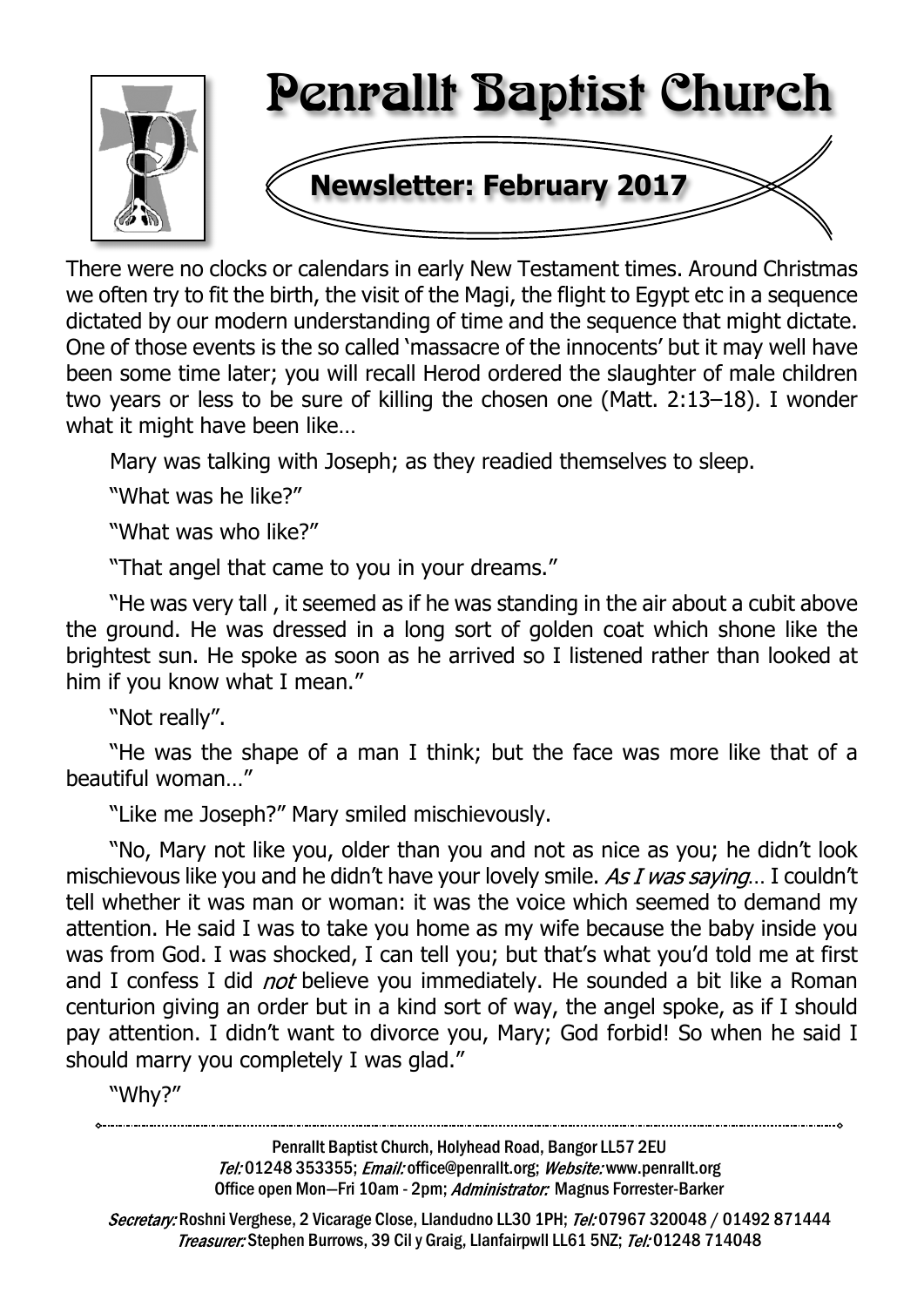"Because I love you, Mary. I can't imagine life without you, I didn't want to divorce you as the rabbi would have demanded so I was very willing to marry you."

"That's nice, I'm glad you agreed to marry me; because after I went to visit my aunt Elizabeth and she was so glad to see me it was easier to believe what my angel had said. Now we have Jesus; isn't he just *perfect*, the birth was painful but the moment he was born all that was forgotten when Jesus smiled at me."

"I'm sure that was wind."

"No it wasn't darling; he smiled and then fell asleep."

The couple snuggle together with Jesus by Mary's side. They kiss then quickly fall asleep.

~~~~~~~~~~~~~~~~~~~~~~~~~~~~

"Joseph… Joseph!"

Joseph struggles to wake up, "Er yes, who's there…" but his words fail him as before him stands the same angel as before.

"You must leave this place tonight", the angel declared, "Herod is looking for the boy child; his men have orders to kill every boy under two; they will be here tomorrow morning early. You must leave quickly. …Now, Joseph!

"Mary, wake up Mary, we have to leave". Mary struggles to wake up.

"What did you say, Joseph; leave, why?"

"That angel we were talking about just before we went to sleep; he came to me again, we have to leave here now; Herod's men are coming to kill Jesus and every other boy-child under two. We have to go now!"

"In the morning, Joseph. I'm so tired we'll go in the morning." Mary turns away from Joseph and hugs Jesus.

"I'm sorry Mary but we must go now; the angel was right before and he's probably right this time too, come on… if we leave now while it's still dark it will be cooler and we can put some distance between us and this place while it's still dark. Come on, Mary, please!"

"Oh very well Joseph my love, but where shall we go? Herod's people are everywhere; how will we escape them?"

"We'll head down the Jordan valley to Jericho and then take the road to Egypt it's the only place he won't bother to look."

"But Joseph dear that is so far it will take us days and days to get to Egypt."

"We'll go to Jericho first, buy what we need there with some of those gold coins that wise foreigner gave us, I wonder if God sent him with his friends; we shall have enough to buy what we need for the journey, come on…"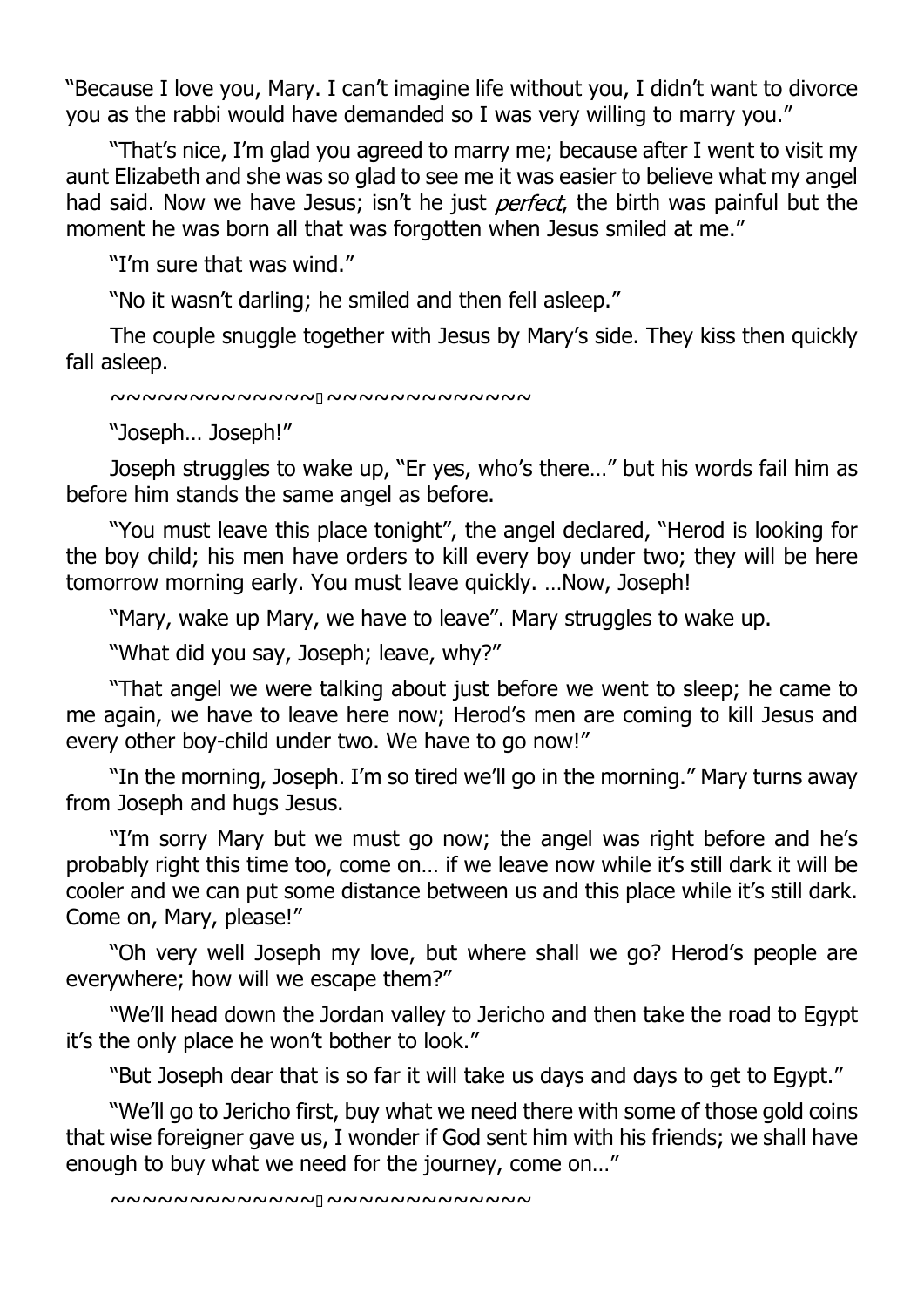Mary, Joseph and Jesus journeyed down to Egypt following the major trade route all the way. It might have taken them a week with much uncertainty along the route. They would be carrying water and food for the journey not knowing what lay ahead or how long they would have to stay either. Life would be a real challenge for them. Herod lived until 4AD so the trip to Egypt may well have been a long one.

As you look into your own short term future are you prepared to trust our heavenly Father with the outcome, trusting Him for the future as Mary Joseph and the young Jesus had to?

Every blessing.

Andrew March

# Come and Celebrate!

We are delighted to invite you to the Induction Service of Rev. Freddy Farías-Palacios as the Minister of Penrallt at **3pm on Saturday 1st April 2017** and a light supper afterwards.

*RSVP by 15th March to the church office (office@penrallt.org)*

#### Gift Day for Manse - February 5th

We look forward to the arrival of Rev. Freddy Farias-Palacios as our new minister this year. As part of this we are currently in process of buying a new house as a manse, our offer of £190,000 has been accepted and we are going through the surveys and legal process. We are using the proceeds from the sale of the old manse, £87,000 as the main deposit and currently applying to the Baptist Union for a loan. We are also looking to use some of our reserves towards the cost. In addition some people have already given, or said they would like to give additional donations specifically for the manse purchase. We therefore intend to have a gift day for the manse on Sunday 5<sup>th</sup> February and would ask if you prayerfully consider if you are able to make an additional donation. Any amount given will help to reduce the amount of the loan and be less of a future commitment. We would also ask if you could gift aid any donations if eligible to do so as this will add a further 25% to the value of the gift. We will have envelopes available on the day which will also allow you to gift aid if applicable. If you would prefer to make a bank transfer please annotate with 'manse'. Thank you for your continued support as we enter this next chapter in the life of the fellowship here in Penrallt.

Stephen Burrows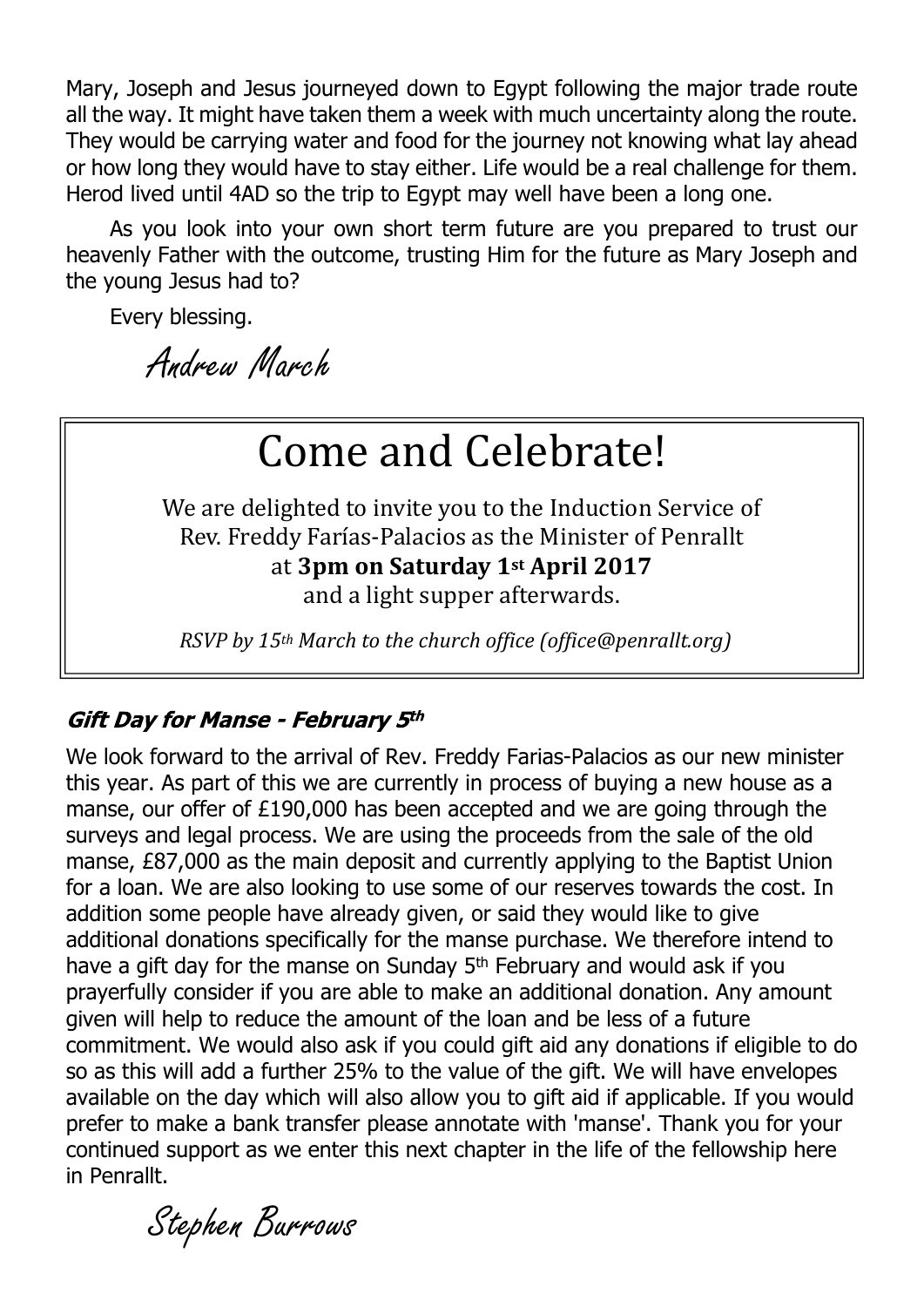### **Services This Month**

In February we start a series of sermons in the morning services on the book of James, with titles taken from the commentary by Dr. Raymond Brown. In the evening services there will be a series of three sermons on Matthew chapter 23.

#### **5th February**

|                           | 10:30am Family Service led by Jon & Deb Stammers.<br><b>Following Jesus</b>                             | Luke 5:1-11          |  |  |  |
|---------------------------|---------------------------------------------------------------------------------------------------------|----------------------|--|--|--|
|                           | 6:00pm Communion Service. Speaker: Rob Beamish.<br>The superhero always wears a mask $M$ atthew 23:1-12 |                      |  |  |  |
| 12 <sup>th</sup> February |                                                                                                         |                      |  |  |  |
|                           | 10:30am Speaker: Roger Borlace<br><b>Resilient Faith</b>                                                | <i>James 1:2-11</i>  |  |  |  |
|                           | 6:00pm Speaker: Trevor Casey                                                                            | Matthew 23:13-24     |  |  |  |
| 19 <sup>th</sup> February |                                                                                                         |                      |  |  |  |
|                           | 10:30am Speaker: Neil Rymer<br><b>Loving Endurance</b>                                                  | <i>James 1:12-20</i> |  |  |  |
|                           | 6:00pm Speaker: Phil Seabrook.                                                                          |                      |  |  |  |
| 26 <sup>th</sup> February |                                                                                                         |                      |  |  |  |
|                           | 10:30am Communion Service. Speaker: Geoff Birch<br><b>Continual Obedience</b>                           | <i>James 1:21-27</i> |  |  |  |
|                           | 6:00pm Speaker: Jon Stammers<br>Whose side am I <i>really</i> on?                                       | Mathew 23:25-39      |  |  |  |

#### **Our Speakers This Month**

**Rob Beamish** is the Minister of Prince's Drive Baptist Church, Colwyn Bay. **Trevor Casey** is the Minister of Sussex Street Christian Centre, Rhyl. **Phil Seabrook** is a youth worker with Gobaith Môn, working in schools on Anglesey. The remaining speakers are all members of Penrallt.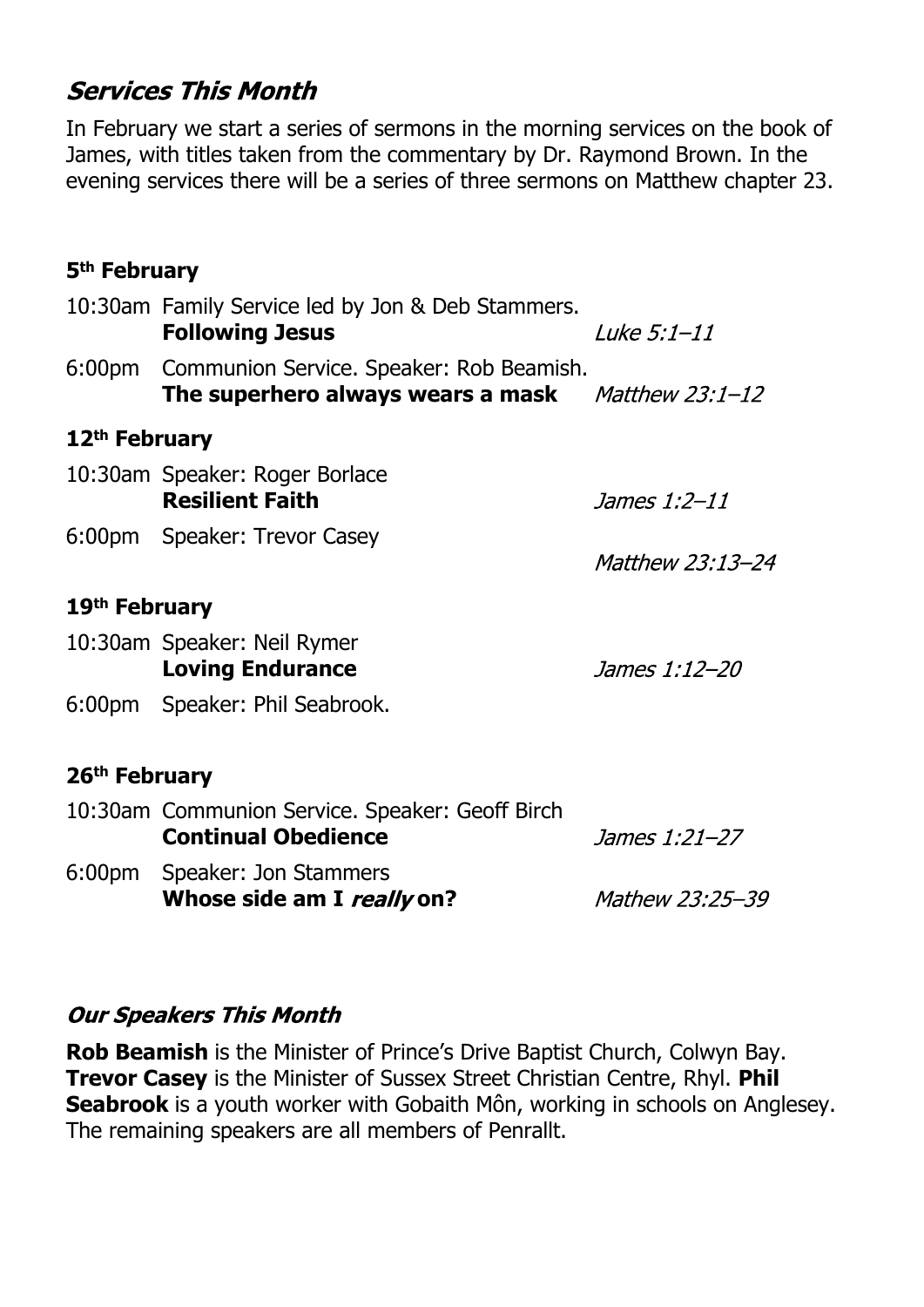# **Dates for Your Diary**

| <b>Saturdays</b>   | 8:30-9:30am        | Prayer meeting in the Twrgwyn Room.                       |
|--------------------|--------------------|-----------------------------------------------------------|
| <b>Wednesday 1</b> | 10:30am            | Men's prayer meeting followed by coffee.                  |
| <b>Sunday 5</b>    | 2:15 <sub>pm</sub> | Service at Plas Garnedd residential home in<br>Llanberis. |
| <b>Tuesday 7</b>   | 7:30 <sub>pm</sub> | Deacons' meeting.                                         |
| <b>Saturday 11</b> | $9:30$ am $-1$ pm  | Mission-Shaped Ministry course at Rhos-on-Sea<br>URC.     |
| <b>Monday 13</b>   | 2pm                | Pastoral Care Team meeting.                               |
| <b>Saturday 18</b> | 10am               | Canolfan maintenance day.                                 |
| <b>Monday 20</b>   | 10am               | Canolfan maintenance day.                                 |
|                    | 10:30am            | Church walk at Capel Curig.                               |
| <b>Monday 27</b>   | 7:30 <sub>pm</sub> | Church members' special meeting.                          |

Please see the Noticeboard section of this newsletter for more about many of these events.

# **News of People**

We were saddened by the death of Christopher Penney on Christmas Day, following a brief struggle with cancer. Abi is very grateful for the love, prayer and practical support we have shown her during this time.

Jean Browne passed away peacefully at her home in Lincoln shortly before Christmas. A memorial service for her and her husband Andrew (who died several years ago) will be held at Penrallt on Saturday 4th March at 2pm, led by Peter Cousins.

We look forward to celebrating the wedding of Beth Elliott and Matt on Saturday 8<sup>th</sup> April. All are welcome to the service at Penrallt, starting at 12:30pm, and also to a barn dance in the evening at Plas Gwynant. If you are able to help with catering, please speak to Billy.

#### **Children's Birthdays in February**

1<sup>st</sup>: Morgan Goodman 7<sup>th</sup>: Afan Hedd Whitton 8th: Sophie Toplis  $10<sup>th</sup>$ : Rosa Tough  $11<sup>th</sup>$ : Amelie Goodwin, Max Osborne 25<sup>th</sup>: Inge Snyman 27<sup>th</sup>: Siôn Davies

Deadline for next month's newsletter: Sunday 19th February. Please sent information to Magnus (office@penrallt.org; 01248 353355). All notices should be submitted in writing (preferably by email) as early as possible.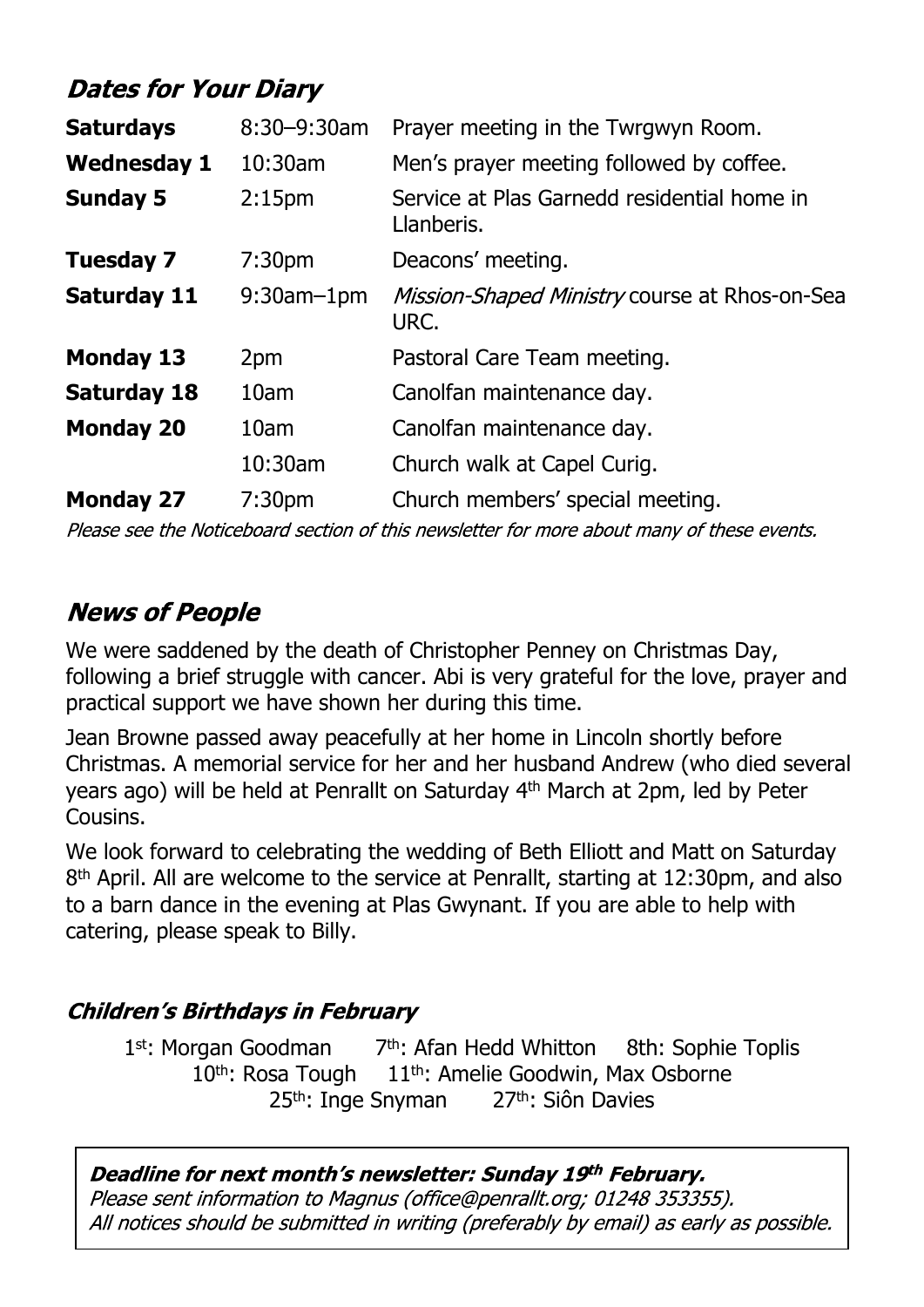# **Homegroups:**

Many of our folk meet in small groups during the week for Bible study, prayer and fellowship. We encourage you to join one of these groups if you are able to.<br>NB not all these groups meet every week. Please check with the contact people to find out when and where they are meeting this month.

| <b>Day</b> | Time               | <b>Group Name</b>             | <b>Contacts</b>                     |
|------------|--------------------|-------------------------------|-------------------------------------|
| <b>Tue</b> | 7:30 <sub>pm</sub> | Nilgiri                       | Joan Beer (353874)                  |
| <b>Tue</b> | 7:30pm             | Tyddyn Isaf<br>(Menai Bridge) | Magnus Forrester-Barker<br>(717570) |
| <b>Wed</b> | 2:00pm             | Carers                        | Carol Morris (208407)               |
| <b>Wed</b> | 7:30pm             | <b>Nomads</b>                 | Pat & Roger Borlace (713146)        |
| <b>Thu</b> | 10:30am            | Llanfairpwll (am)             | Sue & Lawrence Moss (713793)        |
| <b>Thu</b> | 7:30pm             | Llanfairpwll (pm)             | Sue & Lawrence Moss (713793)        |
| Fri        | 10:30am-12:30pm    | The Lydias                    | Freda Birchall (371316)             |

# Noticeboard:

#### **◊ Alpha**

This year we are running two Alpha courses, one on Monday mornings at 10:30am and the other on Monday evenings at 7pm. Both courses started on 23rd January and will run for 10 weeks. If you wish to join one of the courses or invite a friend to do so, it is not yet too late. Please speak to Lawrence Moss (713793).

#### **◊ Canolfan Maintenance**

We are planning to sort out the storage cupboard (Upper Room) and repaint the Canolfan and kitchen on Saturday 18th and Monday 20th February. If you like clearing out clutter, splashing some paint around or are happy to donate some of your time then please speak to Andy Lemon (353743).

#### **◊ Church Lunch**

This month's Church Lunch will be on **Sunday 5th February**, after the morning service. Please bring enough buffet-style food for yourself and one or two others.

#### *◊* **Church Walk**

#### Monday 20th February

This is a second attempt at the walk that was cancelled last November due to the weather! The church walking group will be meeting at 10:30am at Tŷ Hyll (The Ugly House), Capel Curig, LL24 0DS. The walk of about 5 miles will include Llyn Bodgynydd. Please wear boots and bring a packed lunch. For more information, contact Roger & Pat Borlace (713146).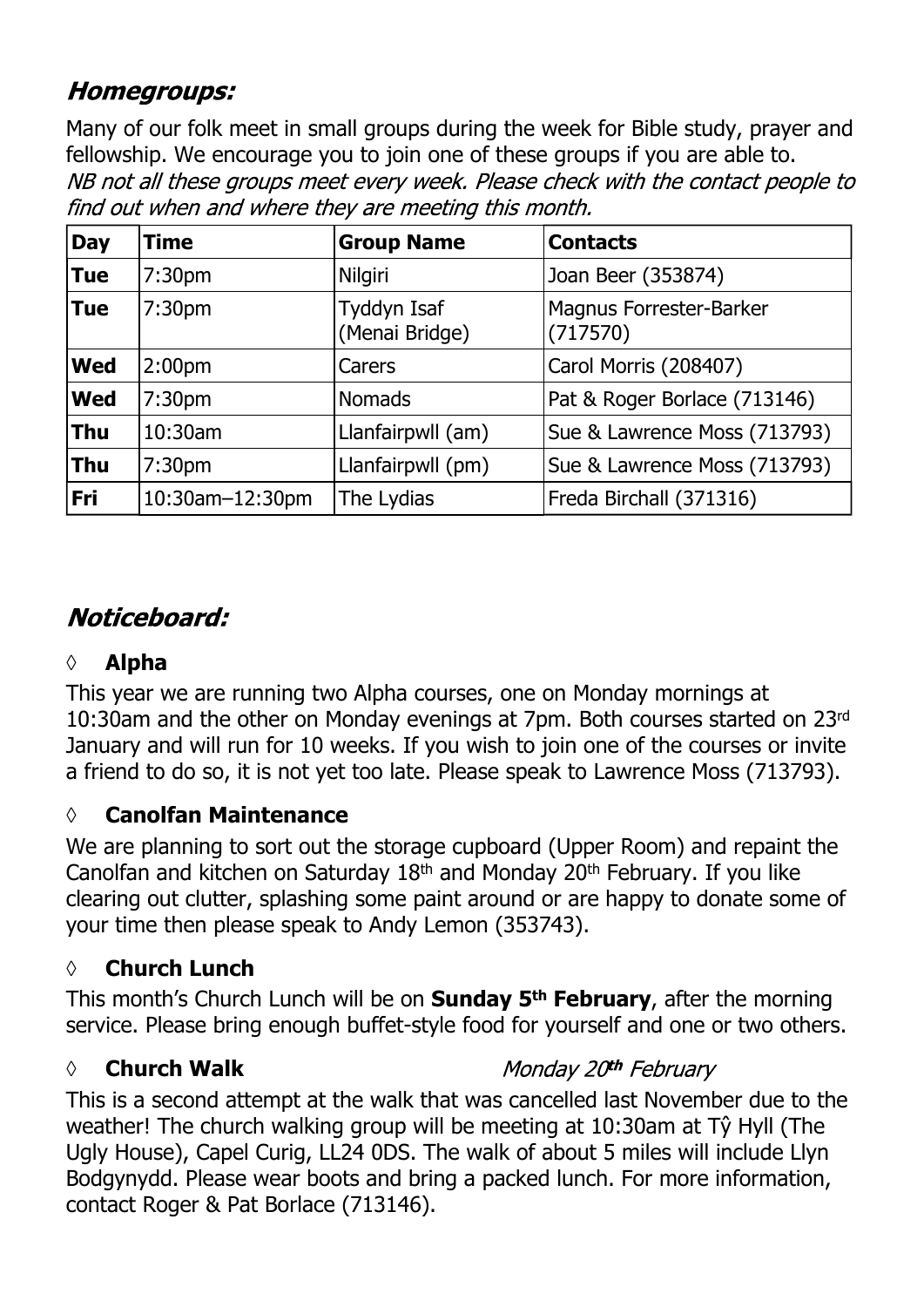#### *◊* **Mission-Shaped Ministry**

#### Saturday 11th February

This is a year-long programme to help equip us for sharing the Good News of Jesus with those around us. The sessions will take place on the second Saturday of the month at Rhos-on-Sea URC, in 3-month blocks with a month off in between, and run from 9:30am to 1pm. The course started in January but it is not too late to join in. There is a cost of £45 to cover materials for the year, payable by 11<sup>th</sup> March, but you are welcome to try a session for free. For more information please visit missionshapedministry.org/northwales17

#### **◊ Pastoral Help**

If you have issues of concern about your own or someone else's welfare, please contact a member of the Pastoral Care team: Pat Borlace (713146); Adrienne Ferrada; Gwen Hicks; Geoff Moore (410582); Lawrence Moss (713793); Judy Stammers (364394); Helen Thomas (600174).

#### **◊ Pray for Penrallt Every Day**

We believe in prayer and encourage people to pray. You can send prayer request to our electronic diary via office@penrallt.org (there are also prayer cards in the church porch that you can fill in). Better still, you can receive the prayer diary straight to your inbox every Monday (or occasionally on Tuesdays) by emailing the office now and requesting to be put on the list. For more immediate and interactive sharing of prayers, search on Facebook for *Penrallt Prayer Point* and send a request to join our group.

#### **◊ Rough Sleepers**

The church's policy is not to give money directly to the rough sleepers in Upper Bangor. Be warned that some of them can be aggressive. You will find brown envelopes in the porch for a gift that will buy meal vouchers which are distributed to rough sleepers by the Cathedral.

#### **◊ Sunday Afternoon Services**

We visit residential homes in the area once a month on a Sunday afternoon, alternating between Haulfre (in Llangoed, on Anglesey, starting at 2:15pm) and Plas Garnedd (in Llanberis, starting at 2:45pm), usually on the first Sunday. This month we are due to visit Plas Garnedd on **Sunday 5th February** but please check with the church office or see that week's news sheet to confirm that this is going ahead.

#### **◊ Used postage stamps for BMS**

The Baptist Missionary Society raises extra funds by selling used postage stamps (also coins, medals, old postcards and pre-1950 greetings cards). Please trim stamps leaving 3mm (1/8inch) of envelope all round. Labelled packets may be left in the Church office.